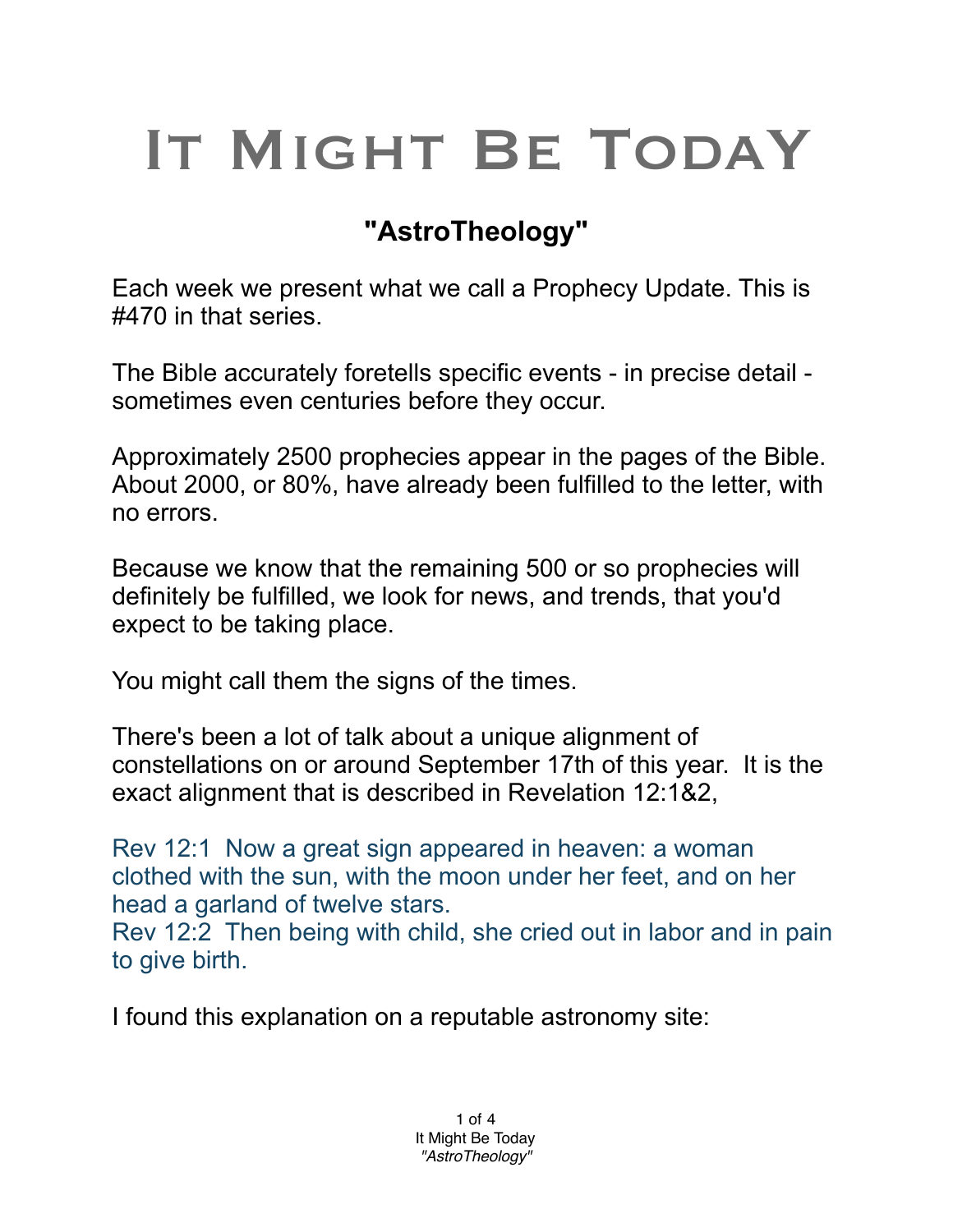On September 23, 2017 the sun will be in the zodiac constellation Virgo - corresponding to "a woman clothed with the sun." The moon will be at the feet of Virgo - corresponding to "with the moon under her feet." The 'nine' stars of the zodiac constellation Leo, plus three planets (Mercury, Venus, and Mars), will be at the head of Virgo - corresponding to "on her head a crown of twelve stars." The planet Jupiter will be in the center of Virgo, and as the weeks pass after September 23 Jupiter will exit Virgo to the east, past her feet, so to speak - corresponding to "She was with child and wailed aloud in pain as she labored to give birth." Jupiter is the largest of the planets, the "king" of the planets, so to speak corresponding to "She gave birth to a son, a male child, destined to rule all the nations with an iron rod."

## How rare is this alignment? Again quoting:

The sun is in Virgo every September... In one month the moon goes through its cycle of phases, and travels the entirety of the ecliptic, and thus passes through every constellation of the zodiac... [So] there is always a day or two every year when the sun is in Virgo and the moon is just to the east of Virgo (just past the "feet"). So, the celestial "woman clothed with the sun with the moon at her feet" is... common in September...

... Multiple planets being at Virgo's head while Jupiter is in Virgo's center and the moon is at Virgo's feet is somewhat unusual. But it is not that unusual. The period of Jupiter's orbit is a little less than twelve years, and therefore Jupiter will be in Virgo (with the sun there, too, and the moon at the feet) once every eleven or twelve years.

This leaves the planets at the "head" (the number depending on the number of stars granted to Leo) as the determining factor in making a "momentous" celestial arrangement... [Searching back one thousand years you find that] This basic arrangement [has]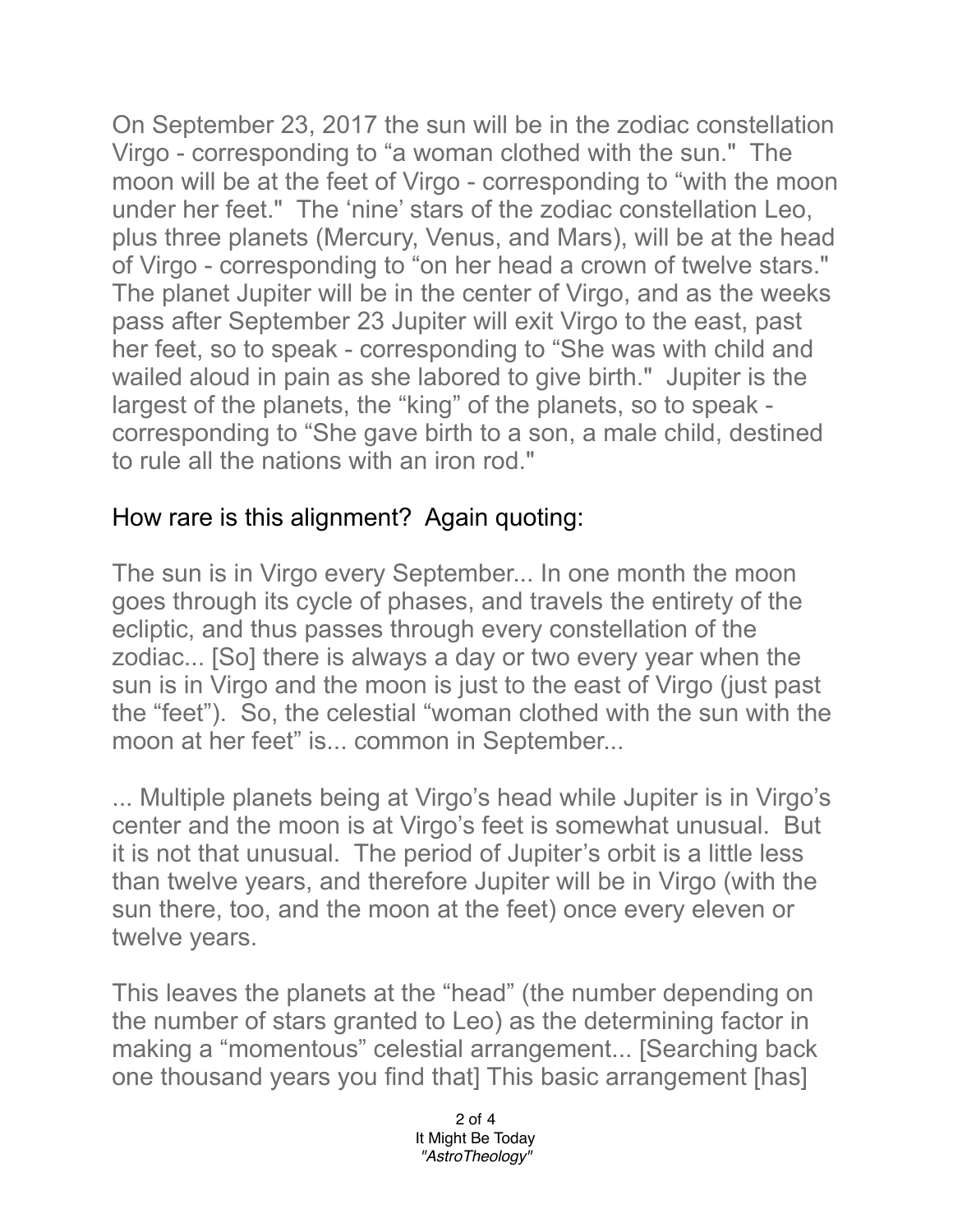happened before - in September 1827, in September 1483, in September 1293, and in September 1056.

http://www.vofoundation.org/blog/biblical-signs-sky-september-23-2017/

## It is, therefore, somewhat rare. Is it anything?

It's interesting.

We don't talk about it too much, but conservative biblical scholars like Dr. Henry Morris, and Donald Grey Barnhouse, used to pointout that the Gospel is preached in the constellations.

God definitely uses heavenly signs - and it would seem more so in the Last Days.

As a footnote, I read an article that claims, "UFO sightings have reached an all-time high." The US seems to be the most prone to UFO sightings all year round, reporting 300 times as many sightings than the the global average.

https://www.indy100.com/article/ufo-sightings-extraterrestrials-aliens-space-america-x-files-7594936

While more-and-more astronomers and scientists are looking up to discover alien life, they are ignoring God's witness in the heavens.

We're not looking up to see the constellations, or aliens.

Jesus promised He'd come in the clouds to resurrect the dead in Christ, and rapture living believers.

There are no prophecies needing to be fulfilled prior to the rapture. It is presented in the Bible as an imminent event.

Are you ready for the rapture? If not, get ready, stay ready, and keep looking up. *Ready or not, Jesus is coming!*

> 3 of 4 It Might Be Today *"AstroTheology"*